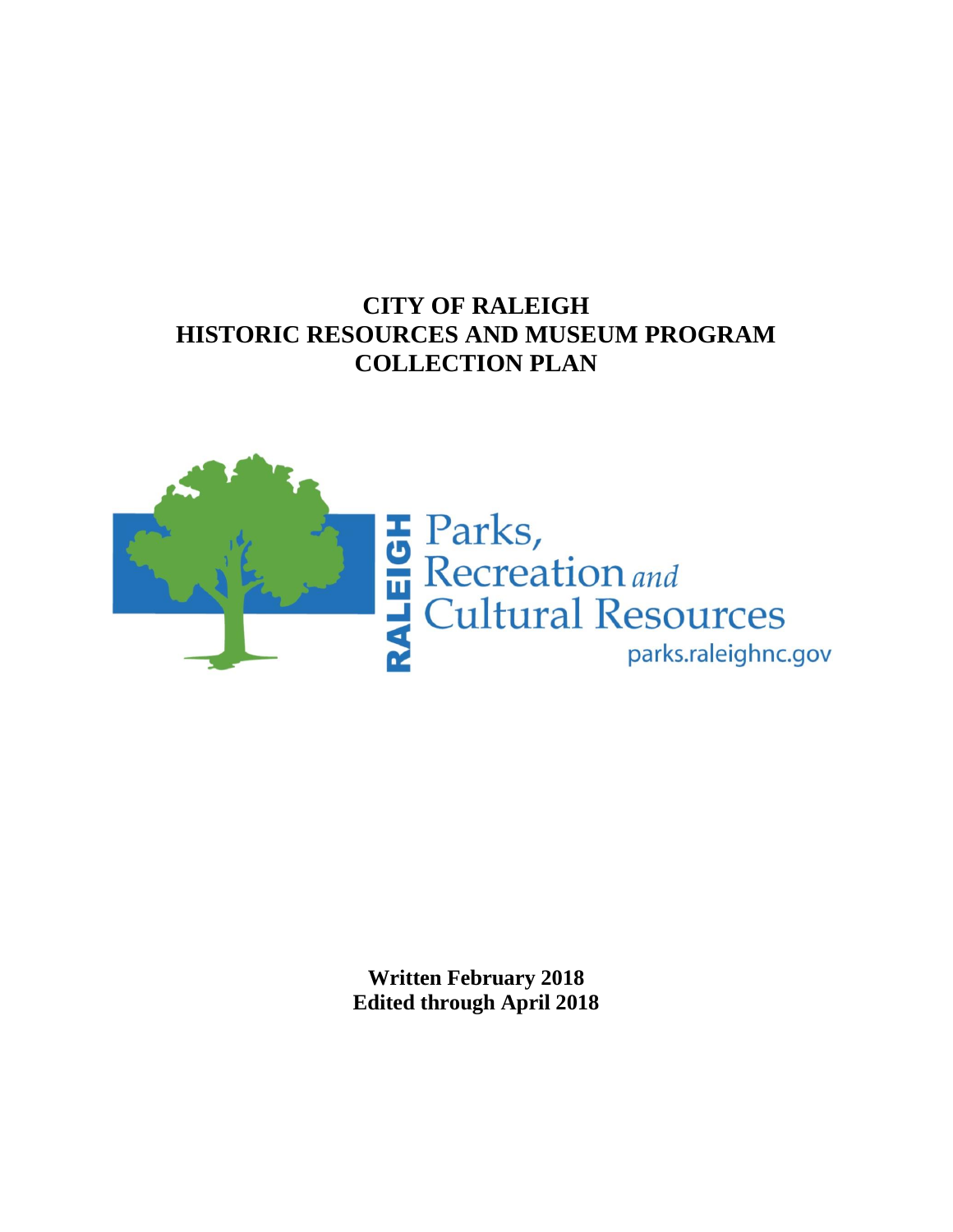## **Index**

| $\mathbf{I}$ . | Introduction                                            | 3              |
|----------------|---------------------------------------------------------|----------------|
| П.             | <b>Intellectual Framework</b>                           | $\overline{4}$ |
| III.           | Analysis of Existing Collections                        | $\overline{4}$ |
| IV.            | Scope of Historical Objects                             | 5              |
| V.             | Connections to Other Institutions and their Collections | 10             |
| VI.            | Shaping the Ideal Collection                            | 11             |
| VII.           | Storage, Access, and Use of Collections                 | 13             |
| VIII.          | <b>Strategy for Implementation</b>                      | 14             |
| IX.            | <b>Evaluation and Revision Process</b>                  | 15             |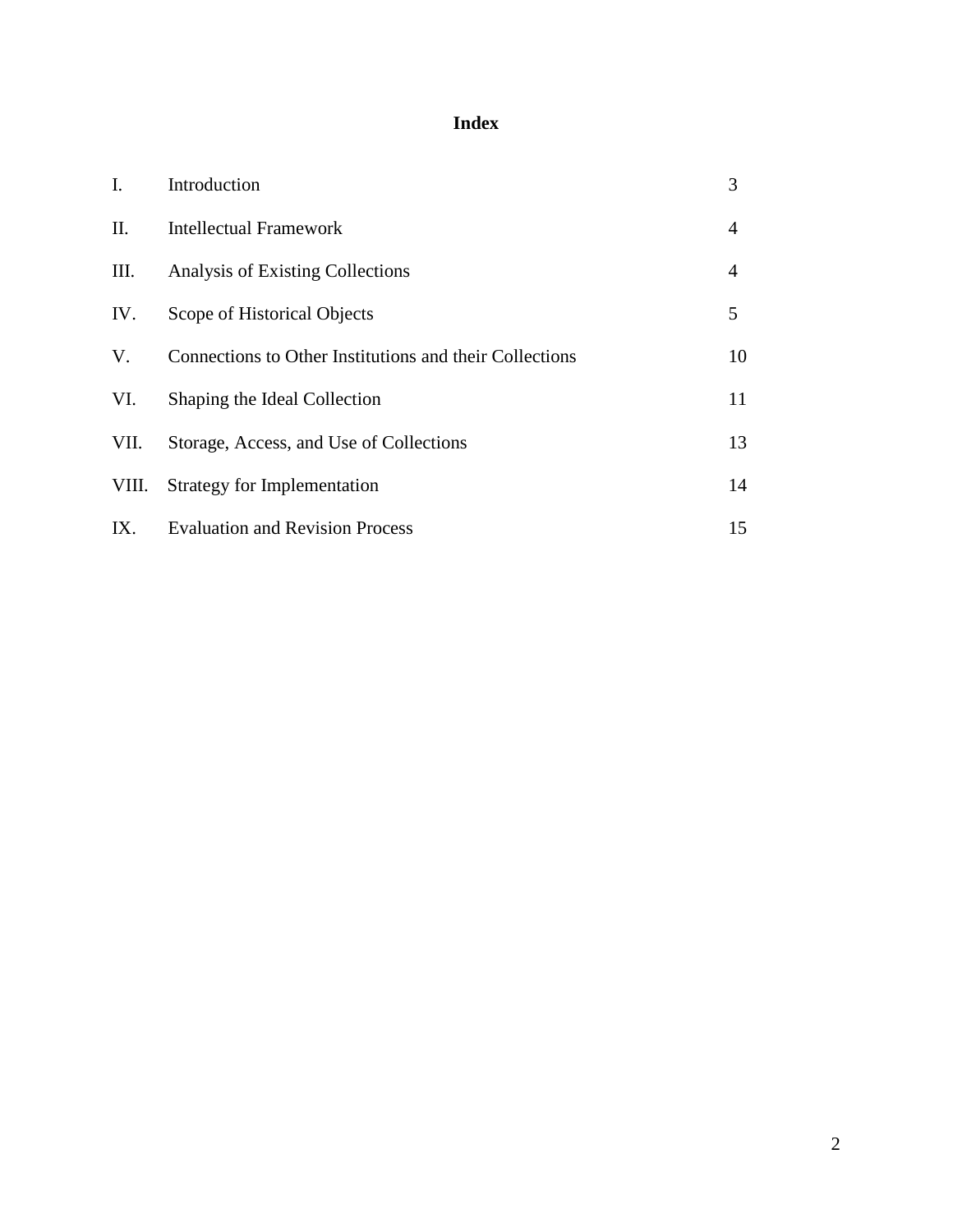- I. Introduction
	- a. The Purpose of the Historic Resources and Museum (HRM) Program Collection Plan
		- i. The HRM Program was created in 2012 with the express purpose of protecting and promoting identified museums and historical resource facilities, programs, and assets within the City of Raleigh. As the municipally designated steward of Raleigh history, the HRM Program seeks to engage and inform the Raleigh community and visitors through collecting, preserving, and interpreting the past to educate, inspire, and provide perspectives for the future.
	- b. Interpretive Goals
		- i. Audience: The HRM Program Collection is used for interpretation, education, exhibits, research, and programing in support of the HRM Program.
	- c. Professional Conduct and Ethical Statements
		- i. The HRM Program and HRM Collection Plan supports, and is supported by, professional best practices and ethics as defined by the American Alliance of Museums. The American Alliance of Museums, which is a nationwide museum professional organization, has helped to develop standards and best practices for all museum professionals since 1906. Ethically, this group has adapted to the changing conditions, values, and ideas of the museum profession.
		- ii. The HRM Program and HRM Collection Plan will comply with the Native American Graves Protection and Repatriation Act by having a complete inventory and summary of Native American objects that include human remains, funerary objects, sacred object, or object of cultural patrimony. The Native American Graves Protection and Repatriation Act describes the rights of Native American lineal descendants, Indian tribes, and Native Hawaiian organizations with respect to the treatment, repatriation, and disposition of Native American objects. One major purpose of this statute is to require that Federal agencies and museums receiving Federal funds inventory holdings of Native American human remains and funerary objects and provide written summaries of other cultural items. (NAGRPA, 1990)
		- iii. The HRM Program and HRM Collection Plan will comply with the National Historic Preservation Act of 1966 as amended, which is reflective of the long-term care and management of material remains and associated records of archeological sites. The Act was established by the Federal Government to create a program for the preservation of additional historical properties throughout the nation and for other purposes. (Public Law 102-575 Section 101(f), (g), and (h), and section 110)
		- iv. The HRM Program and HRM Collection Plan will comply with the guidelines for the Curation of Federally Owned and Administered Archaeological Collections. The regulations specified here are associated with prehistoric and historic material remains, and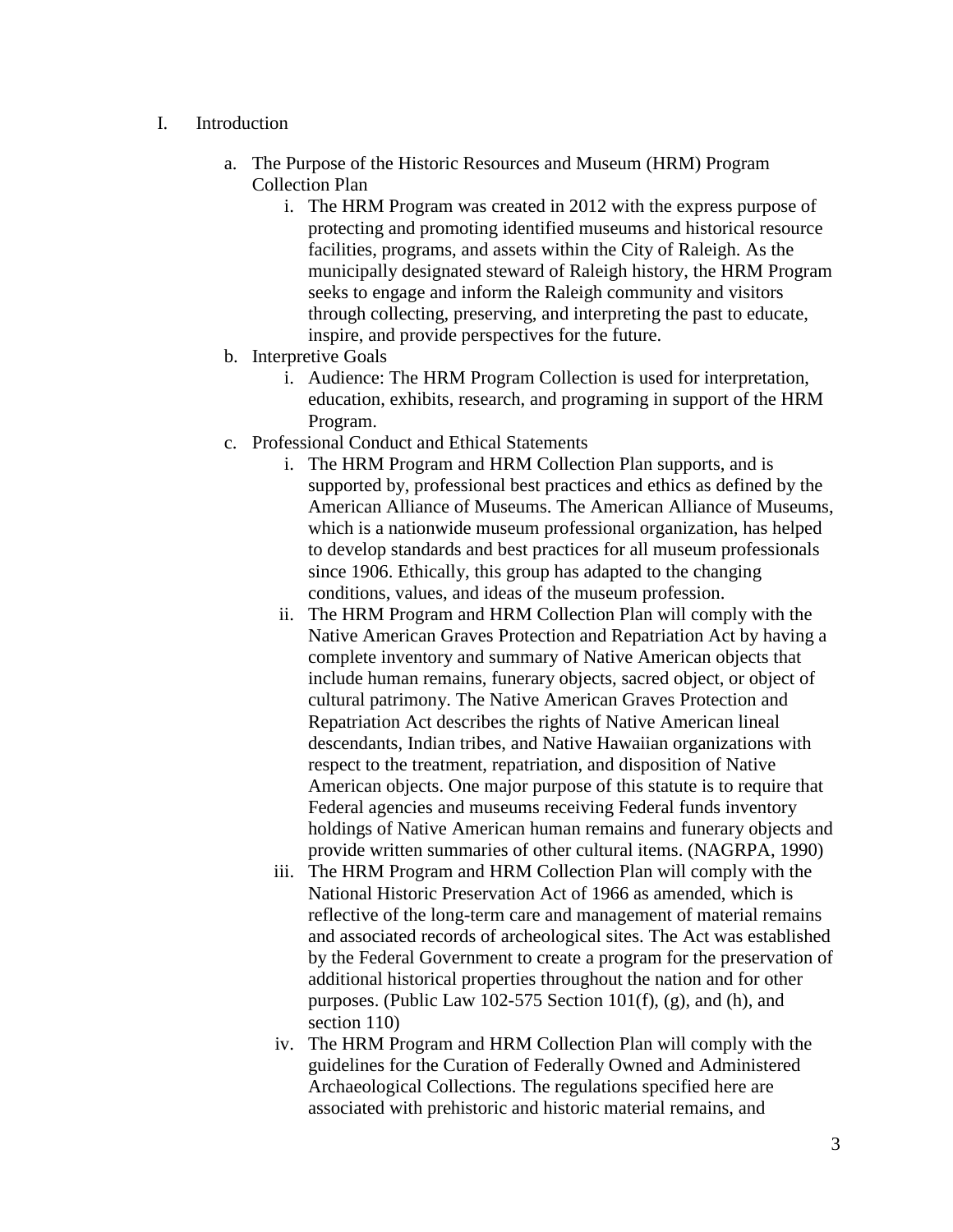associated records. Specifying, the guidelines on how to manage and preserve collections, terms and conditions, and lastly providing access to loan and otherwise use the collection. Lastly, it acknowledges that curation involves real costs to the owners of the collections and it is the responsibility of the federal agency that manages the land on which the collection was recovered to fund its long-term care. (Title 36 CFR 79)

- d. Authority
	- i. The HRM Program Collection Plan was developed by HRM Program staff and the HRM Advisory Board. The HRM Advisory Board's mission is to promote, coordinate, and strengthen the advocacy and advancement of public programs within the HRM Program to further the cultural development of the City of Raleigh. The HRM Collection Plan reflects both the goals and specific strategies intended to strengthen the HRM Program Collection through survey, acquisition, deaccession, and consultation with other institutions.
	- ii. In early 2017, the Curator of Collections compiled a preliminary assessment of the HRM Program Collection by meeting with staff.
		- 1. Staff members included:
			- a. HRM Program Administrator
			- b. Curator of Collections
			- c. Director of Downtown Cultural Resources
			- d. Director of Attractions
			- e. Director of Museums
			- f. Historic Sites Manager
	- iii. Drafts of the HRM Program Collection Plan were then generated and shared with the HRM Advisory Board Collections Committee for review, advice, and input.
- II. Intellectual Framework
	- a. The HRM Program collects objects for the specific purpose of supporting and promoting the stated public mission.
	- b. The HRM Program will continue to evaluate the HRM Collection in response to contemporary scholarship, evolving mission and/or professional standards.
	- c. The HRM Program Collection supports the HRM Program mission by providing physical and visual representations of Raleigh.
	- d. The HRM Program Collection seeks objects in good condition with high intrinsic and historical value, as well as strong provenance.
	- e. The HRM Program Collection seeks to reflect the breadth, depth, and diversity of the experiences and people of Raleigh.
- III. Analysis of Existing HRM Collection
	- a. Scope of Collection:
		- i. The HRM Program collects the material culture of Raleigh in order to interpret our history.
		- ii. Primary interest: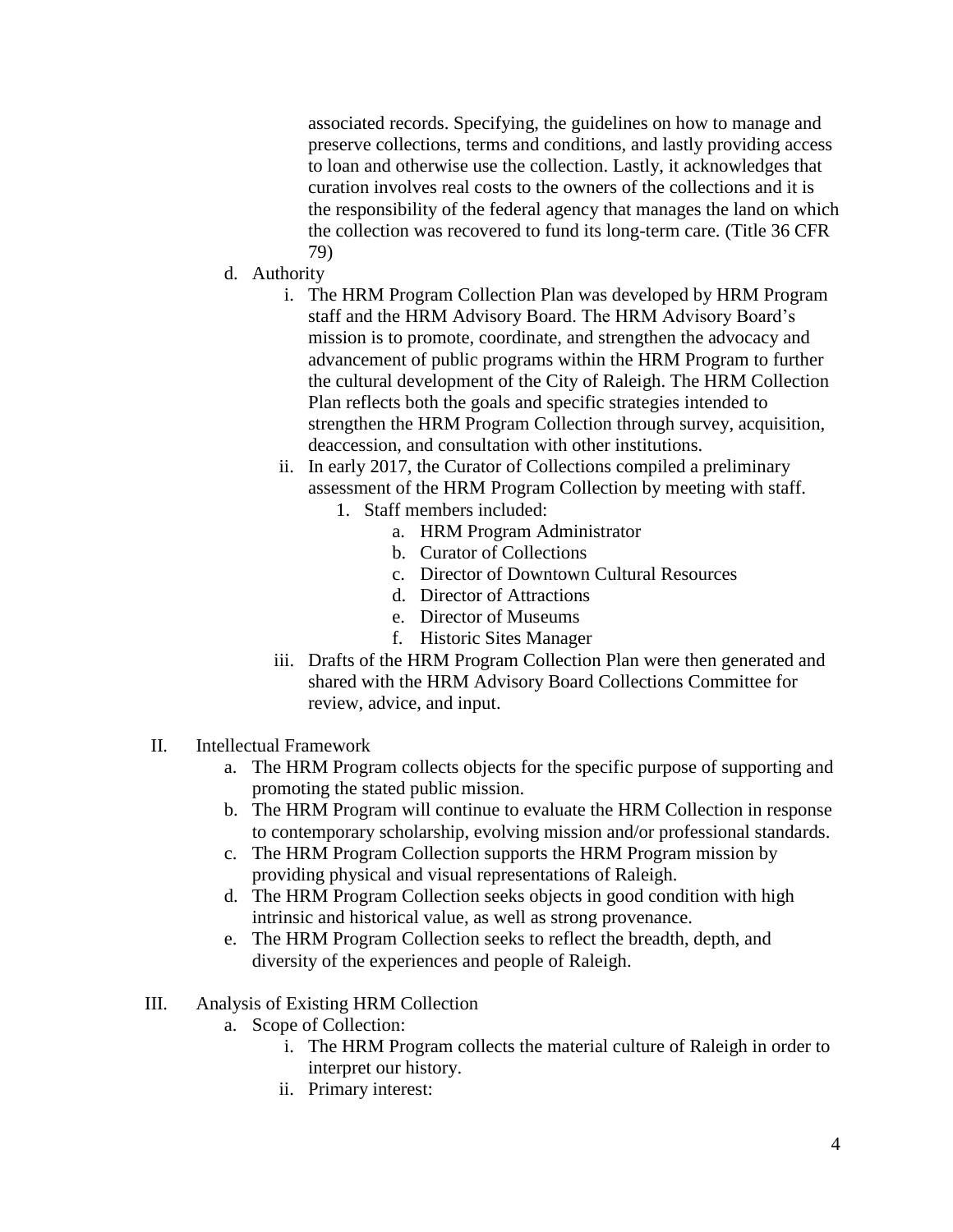- 1. The geographical scope of the HRM Program Collection shall include the City of Raleigh as well as the extra territorial jurisdiction (ETJ) zones as defined by City Council.
- 2. The interpretive scope of the HRM Program Collection shall include historic and/or cultural records with themes that may include people, places, things, objects, resources, and/or environments connected to the City of Raleigh.
- 3. The HRM Program reserves the curatorial authority to identify and/or collect any objects outside the defined scope of the HRM Collection Plan.
- iii. The HRM Program Collection includes 12 sub-collections:
	- 1. Borden Building
	- 2. John Chavis Memorial Park
	- 3. City of Raleigh Museum
	- 4. Dorothea Dix Park
	- 5. Historic Resources and Museum Program Administrative
	- 6. Latta House and University Site
	- 7. Moore Square
	- 8. Mordecai Historic Park
	- 9. Parks, Recreation and Cultural Resources
	- 10. Pope House Museum
	- 11. Pullen Park Amusements
	- 12. Tucker House
- IV. Scope of the Historical Objects The collections quantified in this section includes approximately 19,000 distinct objects located on HRM Program properties at end of calendar year 2017. For the purposes of this plan, they are grouped by site location.
	- a. Borden Building
		- i. Built in 1900, the Borden Building is one of two remaining buildings on the former campus of the Methodist Home for Children. The property was acquired by the City of Raleigh in 1992 and the objects were either purchased by Parks, Recreation, and Cultural Resources or donated to the site over the years.
		- ii. Strengths
			- 1. The framed pictures of former residents and students hanging inside the house.
		- iii. Gaps in the Collection
			- 1. Photographs and objects illustrating the early years of the Methodist Home for Children.
			- 2. Material culture connecting people with the property.
		- iv. The items would not be considered a teaching tool, but rather as background objects to fill some of the space and to aid in usage for rental groups. The items will be placed in their original location if there is supporting evidence of placement in the space.
	- b. John Chavis Memorial Park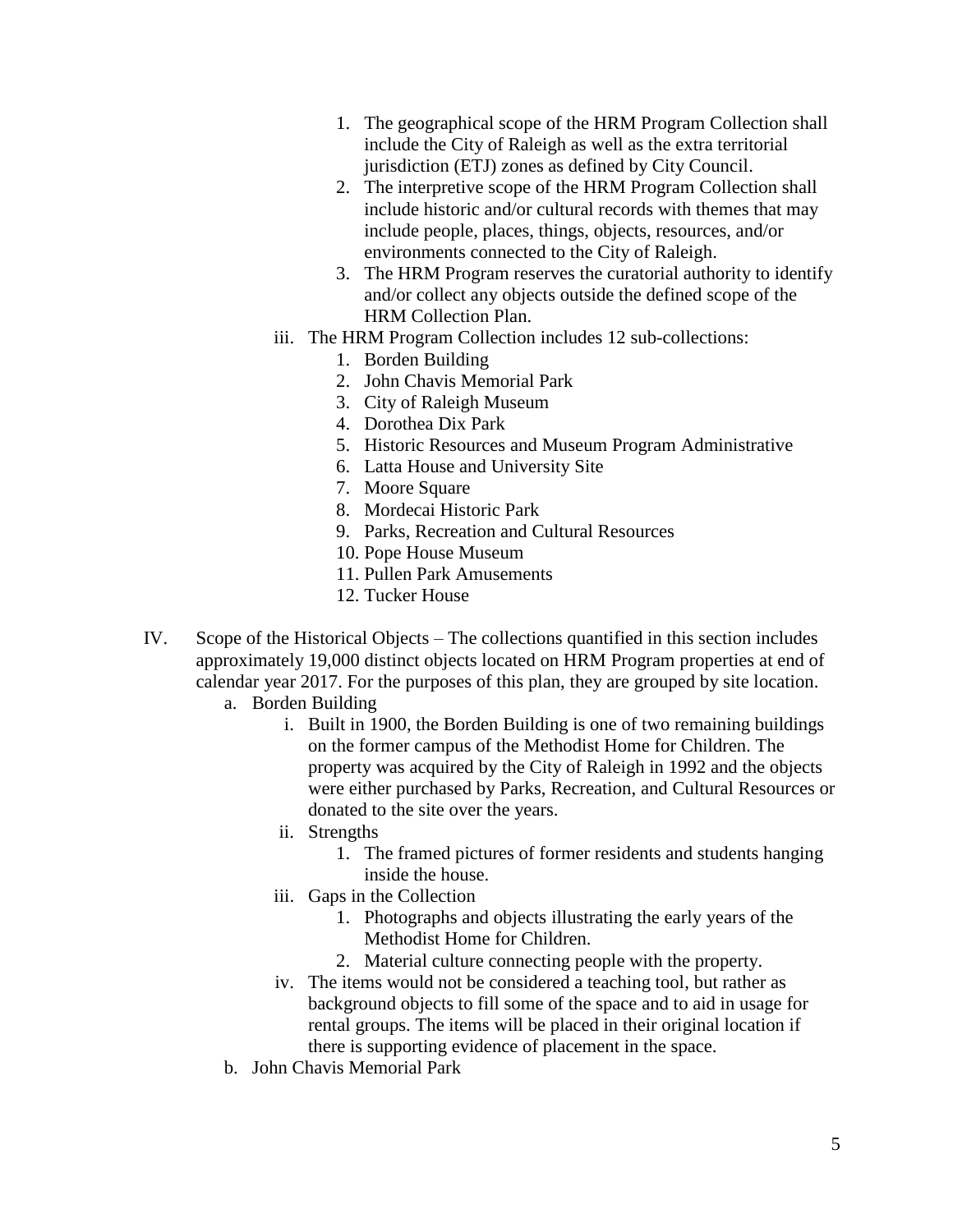- i. The city park established in the 1930s, the space includes the historic circa 1923 Allan Herschell carousel and a community center.
- ii. Strengths
	- 1. The historic carousel is integral to the history of the park.
- iii. Gaps in the Collection
	- 1. There is a lack of objects to show the early days of the park.
- iv. Carousel animals, small specialty tools or items that are deemed important to the preservation and/or its past renovation.
- v. Information, research, and photographs that already exist in files could possibly serve as backbone to installing interpretive signage in the park. The items are stored in the Pullen Welcome Center.
- c. City of Raleigh Museum
	- i. The collection is housed in the Historic Briggs building and focuses on the city's people, places, and resources. The collection began when the Museum, formally known as the Raleigh City Museum, was founded in 1993. In 2012, the City assumed the operational control of the space and its collections.
	- ii. This institution is the only entity in the HRM Program that actively collects objects.
	- iii. Collection Goal: To collect objects and the tangible elements to show the City of Raleigh's growth and change in daily life from the prehistory to today.
	- iv. Strengths
		- 1. Most of the items in the collection date from 1880 to the present. Additionally, the photograph collection is vast and encompasses many topics and decades.
	- v. Gaps in the Collection
		- 1. There is a lack of objects in the collection that date from prehistory to 1879. Most significantly, the late colonial era, specifically the 1750-1790's. Acquisitions from this era could be remedied by including them in a discussion regarding City Lab and other future exhibit planning.
- d. Dorothea Dix Park
	- i. The park was a hospital for the mentally ill from 1856-2012 when the last patients were moved to another facility. The objects connected to the Park are currently located at HRM Program off-site storage.
	- ii. Strengths
		- 1. There are numerous domestic material culture objects including dishware, silver, and ceramics that are part of matching sets.
	- iii. Gaps in the Collection
		- 1. There are very few objects connected to Dorothea Dix, the namesake of the hospital.
		- 2. There needs to be more medical equipment objects to reflect it was a hospital.
- e. Historic Resources and Museum Program Administrative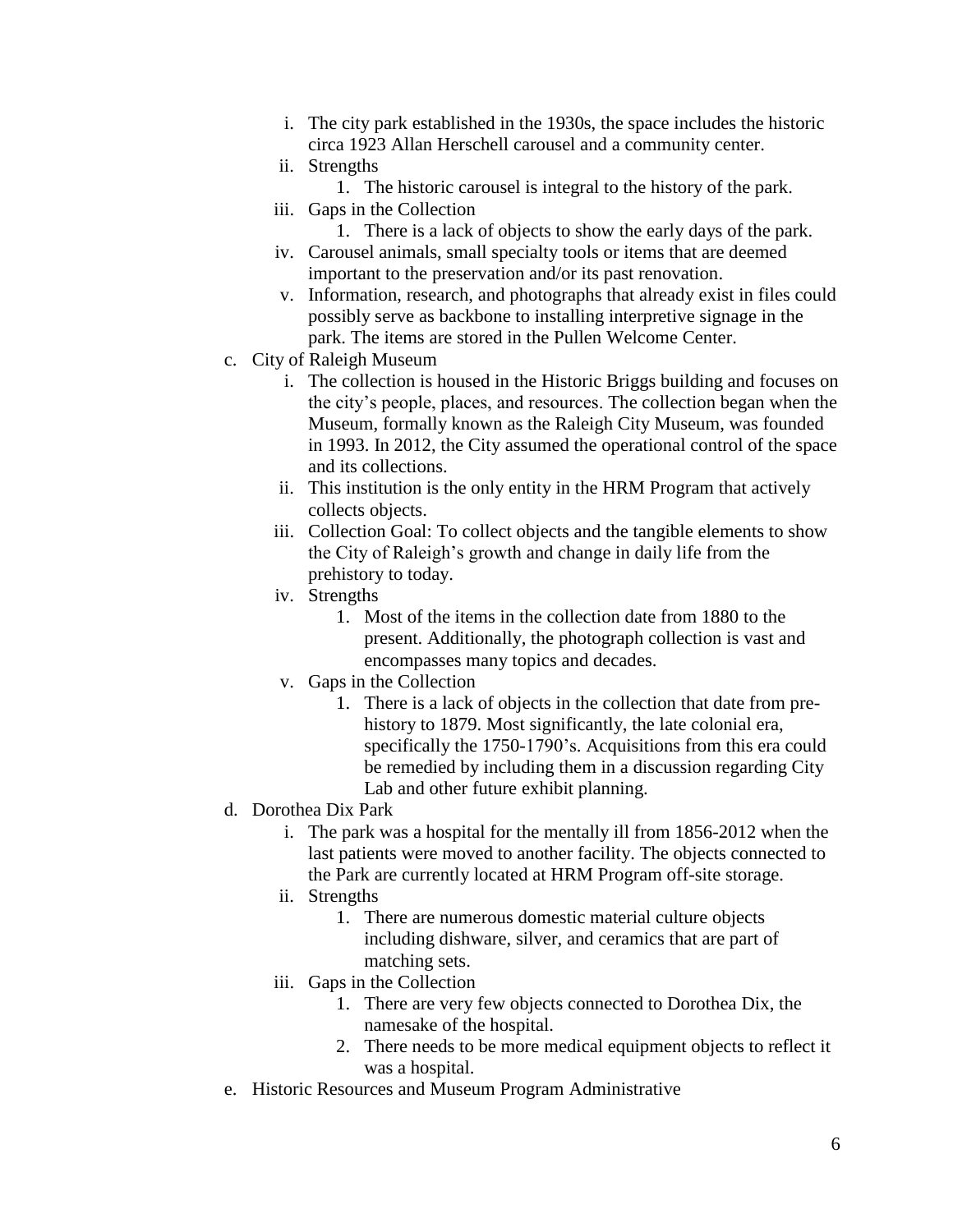- i. The objects in this collection are aligned with the official municipal advisory body called the HRM Advisory Board, created in 2012 by City Council.
- ii. Strengths
	- 1. The archival records of the HRM Advisory Board including minutes, reports, and events.
- f. Latta House and University Site
	- i. Located within the historic Oberlin neighborhood, the two-acre site was first the home of Reverend M.L. Latta, who founded Latta University in 1892. The former residence was destroyed by fire in 2007.
	- ii. The objects that remain are the pieces that were found during an archaeological survey completed in 2009 as part of a joint effort between the City's Parks, Recreation and Cultural Resources Department and the Raleigh Historic Development Commission. The cataloged items are housed at off-site storage and the barrels and pallets of bricks from the property are located at Marsh Creek.
	- iii. Strengths
		- 1. There are salvaged material culture objects including but not limited to a column from the house and handmade bricks.
	- iv. Gaps in the Collection
		- 1. There is a lack of objects that show what the house and/or University buildings looked like in the late  $19<sup>th</sup>$  century and early 20<sup>th</sup> centuries.
- g. Moore Square
	- i. Located in the southeastern district of downtown Raleigh, the Square was in the original 1792 plan for the City and has served the public, businesses, and other groups in various ways. It is adjacent to City Market and Hargett Street, which was once considered the Black Main Street of Raleigh.
	- ii. Strengths
		- 1. This collection is unique because the HRM Program can reach out to the community and ask for objects directly connected to the site and its surroundings. Unlike our other collections, this collection can grow purposefully versus inheriting objects.
	- iii. Gaps in the Collection
		- 1. There are very few photographs and no objects that could be directly tied to this area. However, since the space has gone through many changes in purpose over the decades, even though the property is not large, there is an engaging story to tell through objects.
- h. Mordecai Historic Park
	- i. The historic park encompasses seven buildings and there are objects housed in all buildings on the property, except the Cure Barn and Plantation Office and at off-site storage. The collection stems from the purchase of the property by the City in 1968 and local charitable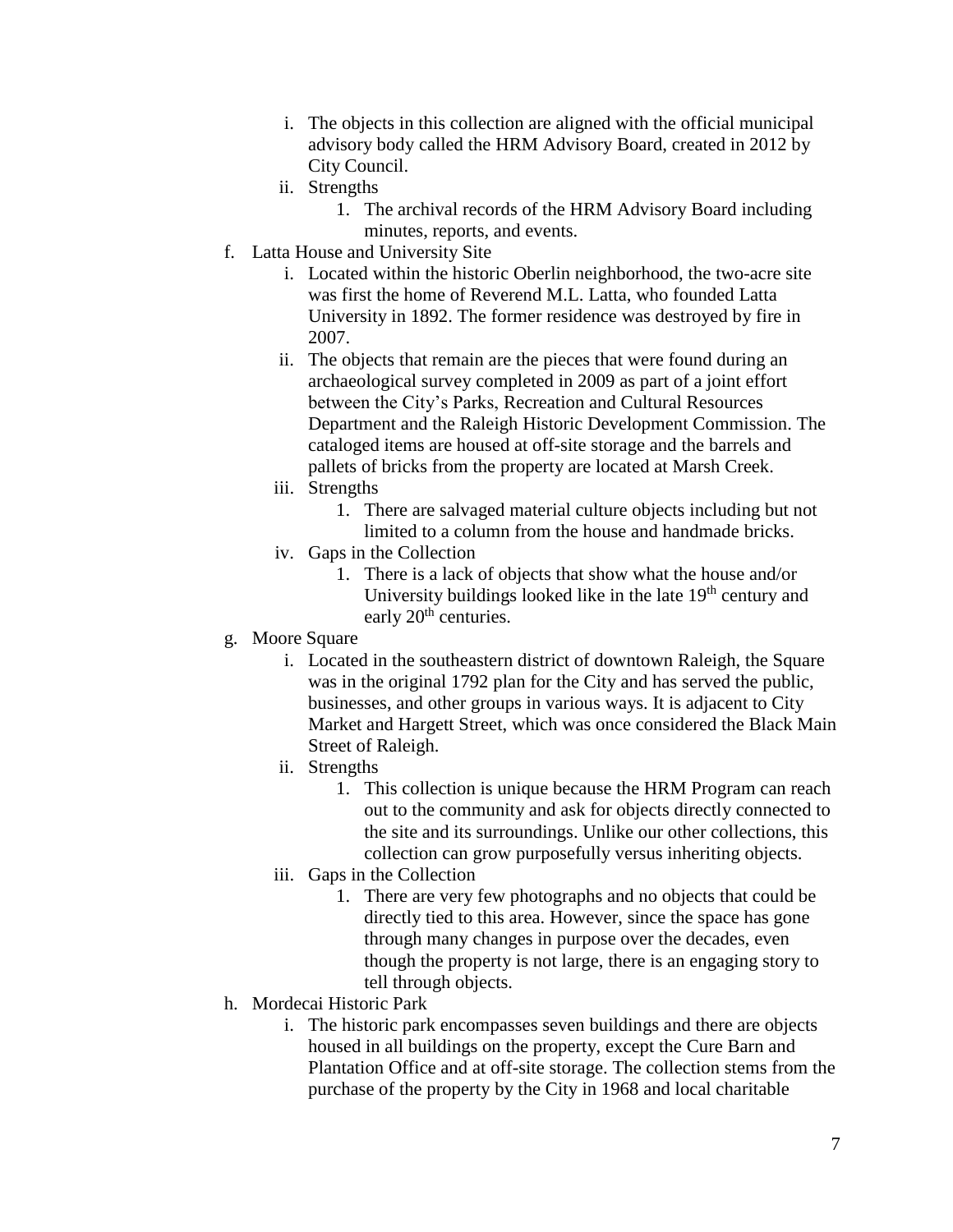groups raised the money to purchase the furnishings. Additionally, the Allen Kitchen, Andrew Johnson Birthplace, the Badger-Iredell Law Office, and St. Mark's Chapel were all moved to the Mordecai property between 1968 and 1979. Subsequently, the quantity of objects at the Historic Park grew.

- 1. Allen Kitchen, circa 1842
	- a. The objects in the space are objects that were common in a 19th century kitchen. Some of the items are owned by HRM Program and some on are long term loan from the NC Museum of History. There are none original to the building.
	- b. Strengths
		- i. Most of the items in the space are used for demonstration purposes
	- c. Gaps in the Collection
		- i. Not at this time.
- 2. Andrew Johnson Birthplace, circa 1800
	- a. The space reflects a simple two-room home that was typical of the working class of the  $19<sup>th</sup>$  century.
	- b. Strengths
		- i. There are a few objects that represent Andrew Johnson's adult and presidential years.
	- c. Gaps in the Collection
		- i. There is a lack of objects from the period that represents Andrew Johnson growing up in the building.
- 3. Badger-Iredell Law Office, circa 1810
	- a. The objects on display reflect an early  $19<sup>th</sup>$  century law office. The objects were collected by the Wake County Bar Association over the years.
	- b. Strengths
		- i. There are many law books inscribed by James Iredell on display.
	- c. Gaps in the Collection
		- i. There are no objects that reflect George E. Badger or James Iredell, Jr.'s life after they retired from the law office.
- 4. Mordecai House, 1785/1826
	- a. The objects housed and displayed date from the 1650's through the 1930's. The interpretive plan indicates that the objects on display span from 1760 thru 1933.
	- b. Strengths
		- i. Most of the items can be traced to the different branches of the Mordecai family.
	- c. Gaps in the Collection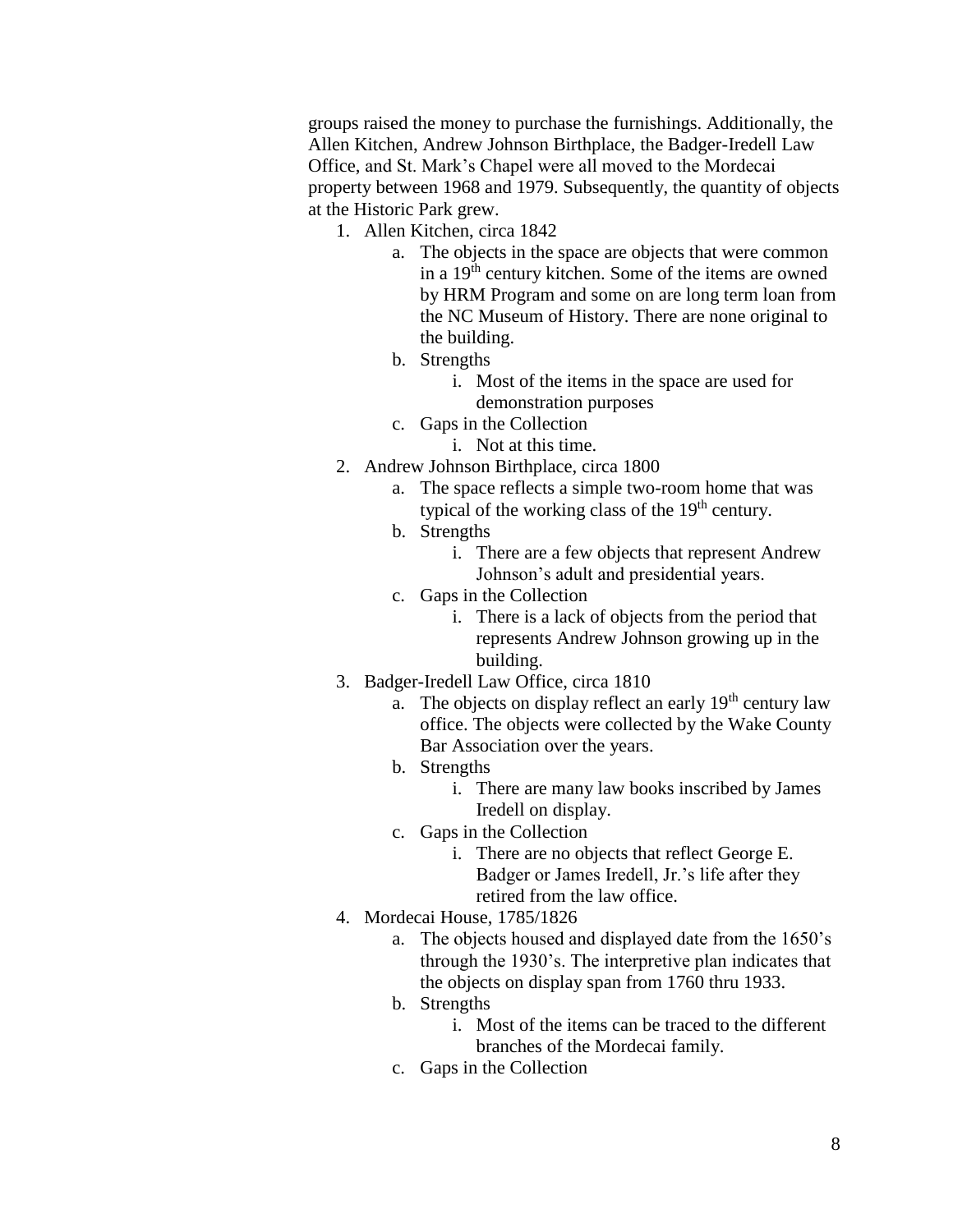- i. There is not a significant collection of objects from the African American population on the property.
- 5. St. Mark's Chapel, circa 1847
	- a. The artifacts housed in this building are items that are indicative of a simple chapel space. A lot of other pieces in the collection are stored upstairs in the gallery area of the chapel.
	- b. Strengths
		- i. The altar, Bible, and pulpit are original to the space.
	- c. Gaps in the Collection
		- i. Items that reflect a  $19<sup>th</sup>$  century chapel including altar cloths and candlesticks.
		- ii. Personal items that could have belonged to a priest/minister indicative for that time-period.
- i. Parks, Recreation and Cultural Resources
	- i. The Parks, Recreation and Cultural Resources (PRCR) Department was established in the 1790s, about the time Raleigh became the capital of North Carolina. There are references to a "Park Ranger" position that maintained the green spaces in Raleigh. The PRCR collection contains objects owned by the city and transferred to the HRM Program that have a focus on Parks, Recreation and Cultural Resources.
	- ii. Strengths
		- 1. There are many images from over the decades taken by various groups in the Department, including Marketing and Communications.
	- iii. Gaps
		- 1. There is a lack of park records.
- j. Pope House Museum
	- i. Built in 1901 for Manassa T. Pope and his family. The Pope House is one of the few African-American house museums in the state of North Carolina. Acquired by the City in 2012, the Pope House features original furnishings and material purchased and used by the family dating from 1849 thru 1996.
	- ii. Strengths
		- 1. All the objects were owned and used by the Pope family throughout their time living in the home.
	- iii. Gaps in the Collection
		- 1. There is a lack of objects that illustrate Dr. Pope's business connections in Raleigh as well as and items that reflect the time when he ran for mayor.
		- 2. While there are some medical equipment objects in the collection, there could be more wide-ranging pieces indicative of his practice.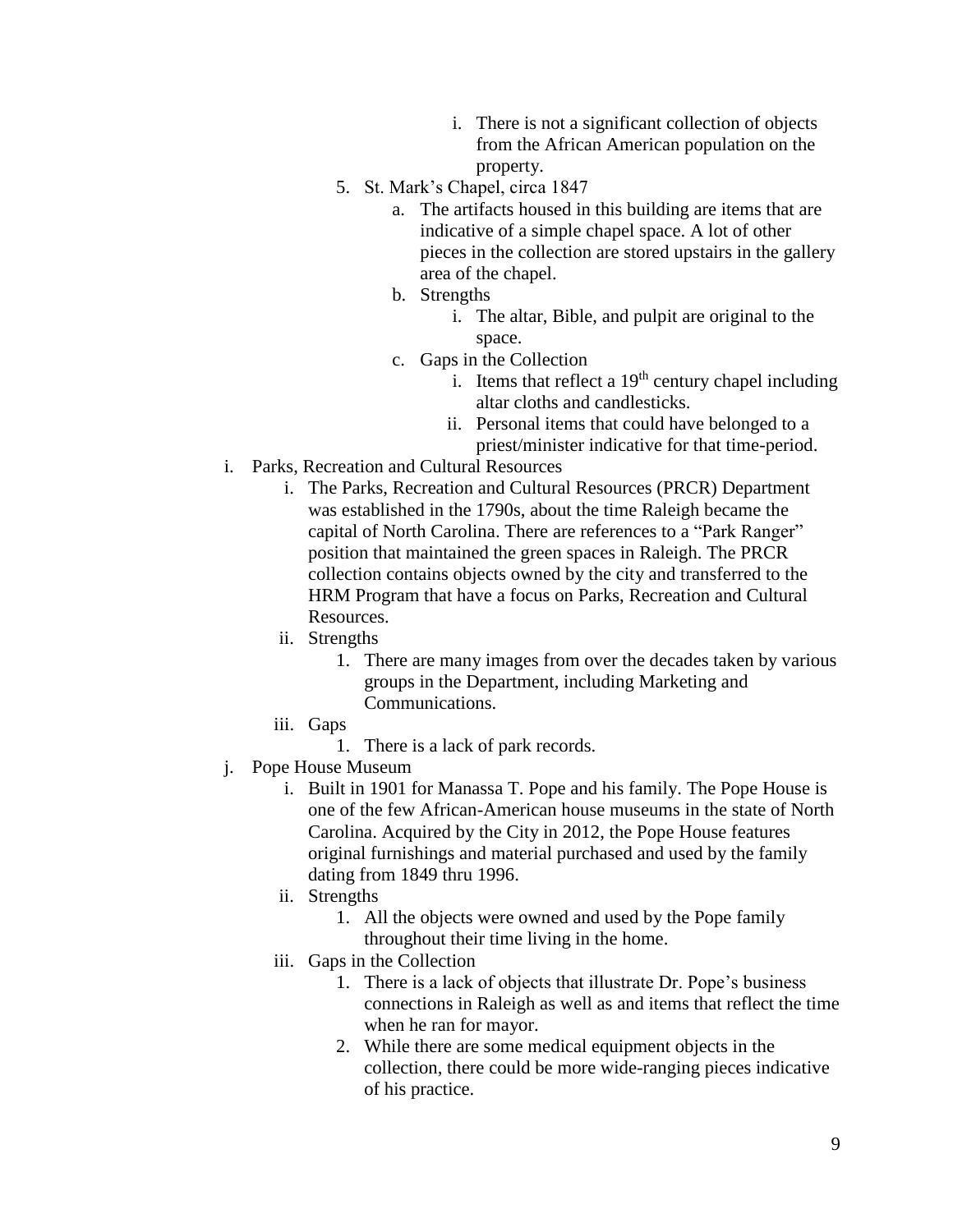- k. Pullen Park Amusements
	- i. The park was founded in 1887 and now is the home for the C.P. Huntington miniature train and the 1911 Gustave A. Dentzel Carousel.
	- ii. Strengths
		- 1. The carousel has most of its original parts and it is frequently being restored since it is a used daily artifact.
	- iii. Gaps in the Collection
		- 1. There are no objects that show the early days of the park.
	- iv. During the fall 2017/spring 2018, an inventory, accessioning, and the creation of a finding aid will be written for the material culture collection stored at the park.
	- v. This collection would be used for information, research, and photographs that already exist will serve as a backbone for installing interpretive signs in the park. The Pullen Park collections will be stored in the Pullen Welcome Center.
- l. Tucker House
	- i. Built in 1914, this family home was acquired by the City in 1974 and moved from Blount Street, which is one block to the east, to where it currently sits on North Person Street. It has served as an event space ever since. Most of the material objects (including several antiques) in and associated with the Tucker House were purchased by Parks, Recreation, and Cultural Resources, while others were donated by local civic groups.
	- ii. Strengths
		- 1. The portraits of the Tuckers.
		- 2. Photographs of family furnishings the inside the house when still in private ownership.
	- iii. Gaps in the Collection
		- 1. A limited number of objects that originate from the house that were owned and used by the Tucker family.
	- iv. The items in this building would not be considered a teaching tool, but rather as background objects to fill some of the space and to aid in usage for rental groups. If in the future, original items are donated back to the Tucker House, they would be placed in their original location if possible.
- V. Connections to Other Institutions and their Collections There was a conscience decision to identify comparative objects only in Wake County. If the HRM Program expands geographic radius or interpretive scope, then this list would be revised.
	- a. Haywood Hall The Haywood family is a distant relative to the Mordecai's, so there could be some artifact duplication between their collections and the Mordecai collections.
	- b. Historic Oak View County Park The Williams land was adjacent to Mordecai land and they have an early 19<sup>th</sup> century kitchen on the property.
	- c. Historic Yates Mill County Park The Visitor Center contains a large exhibit with a focus on colonial history in Wake County so there is duplicate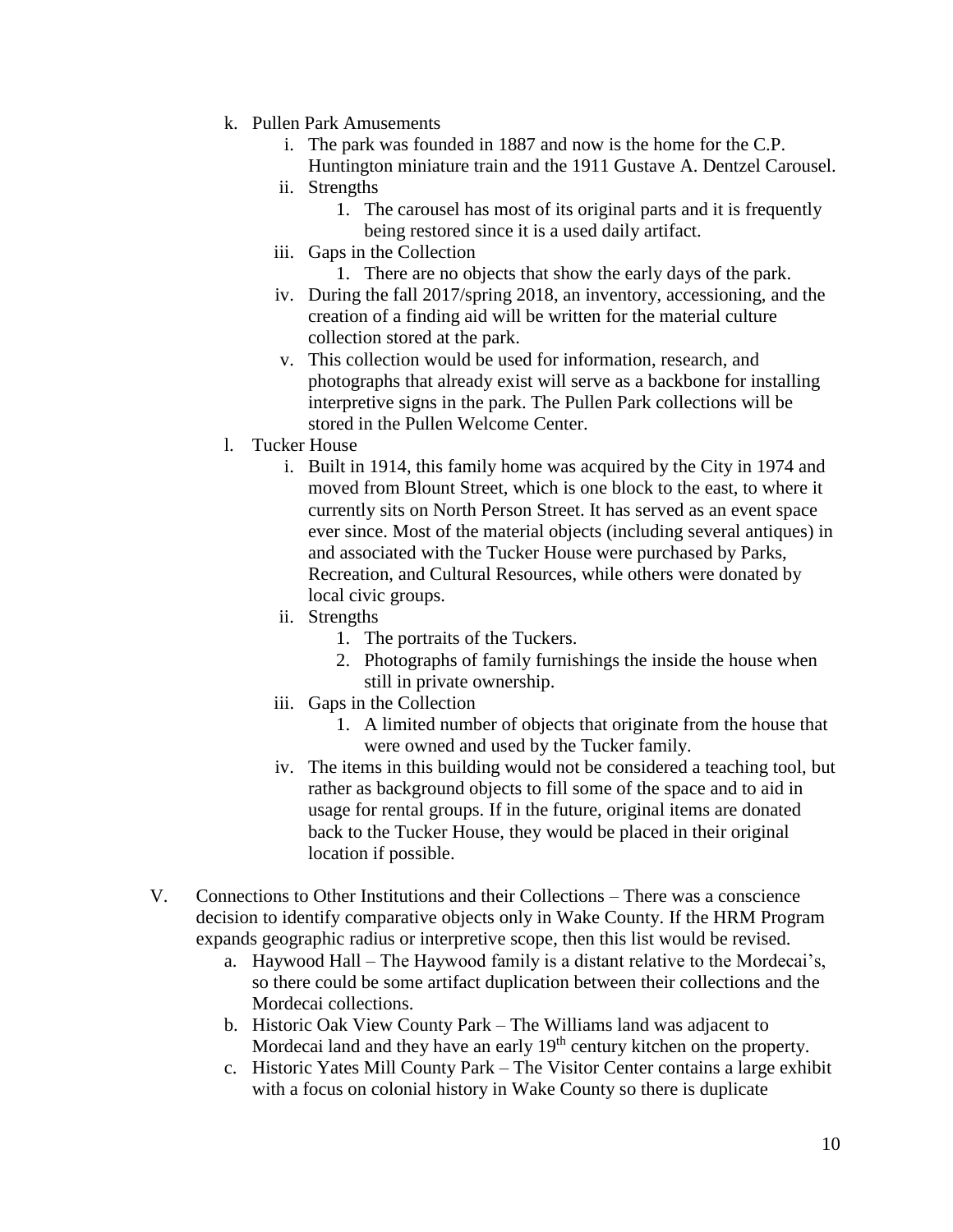historical information to several of our sites and information about the food ways of the local people in the  $18<sup>th</sup>$  century.

- d. Joel Lane Museum House They focus on Joel Lane's colonial plantation located at the center of Raleigh. There is a two-fold overlap with the HRM Program as the Lane family married into the Mordecai family and both locations were large plantations.
- e. North Carolina Executive Mansion They have items connected to Raleigh families that were active in state politics.
- f. North Carolina Museum of History They have all types of Raleigh ephemera and Mordecai connected items.
- g. North Carolina State Capitol There could be some law related objects housed and/or displayed there that connect with the Badger-Iredell Law Office.
- h. State Archives of North Carolina They have Mordecai family records and other research materials that could be useful for object background.
- VI. Shaping the Ideal HRM Program Collection
	- a. The HRM Program actively collects the material culture of the people of the City of Raleigh and its environs, and preserves it for the benefit of present and future generations. We look for objects, ordinary and extraordinary, whose stories and meanings are rich and complex, reflect and challenge the conventional historical and cultural wisdom, and invite us to look deeper or broader into the City's historical and cultural background. These objects and their documented contexts illuminate and interpret the larger themes of our history. The HRM Program Collection forms the foundation for research, scholarship, exhibition, public programs, and outreach.
	- b. Priorities for accessioning and deaccessioning
		- i. Continue to evaluate the HRM Program Collection on a yearly basis to identify areas of greatest need for acquisition as well as objects which need to be removed due to poor condition or inappropriateness for the collections.
	- c. Procedures and criteria for accessioning
		- i. The HRM Advisory Board Collections Committee will assess the significance of object(s) under consideration and consider the proposed acquisition against HRM Program institution's missions, the collection policies, themes, and acquisition criteria. The committee will also consider if the respective HRM Program site can properly care for and manage the item(s). The Collections Committee will then make a formal recommendation to the HRM Program staff on the potential accession.
		- ii. Whenever possible, the HRM Program staff will record the history, associations, context, and significance of the object which can be used for a justification and significance statement when being prepared for the HRM Advisory Board Collections Committee meeting.
		- iii. Approved acquisitions shall be promptly accessioned upon receipt.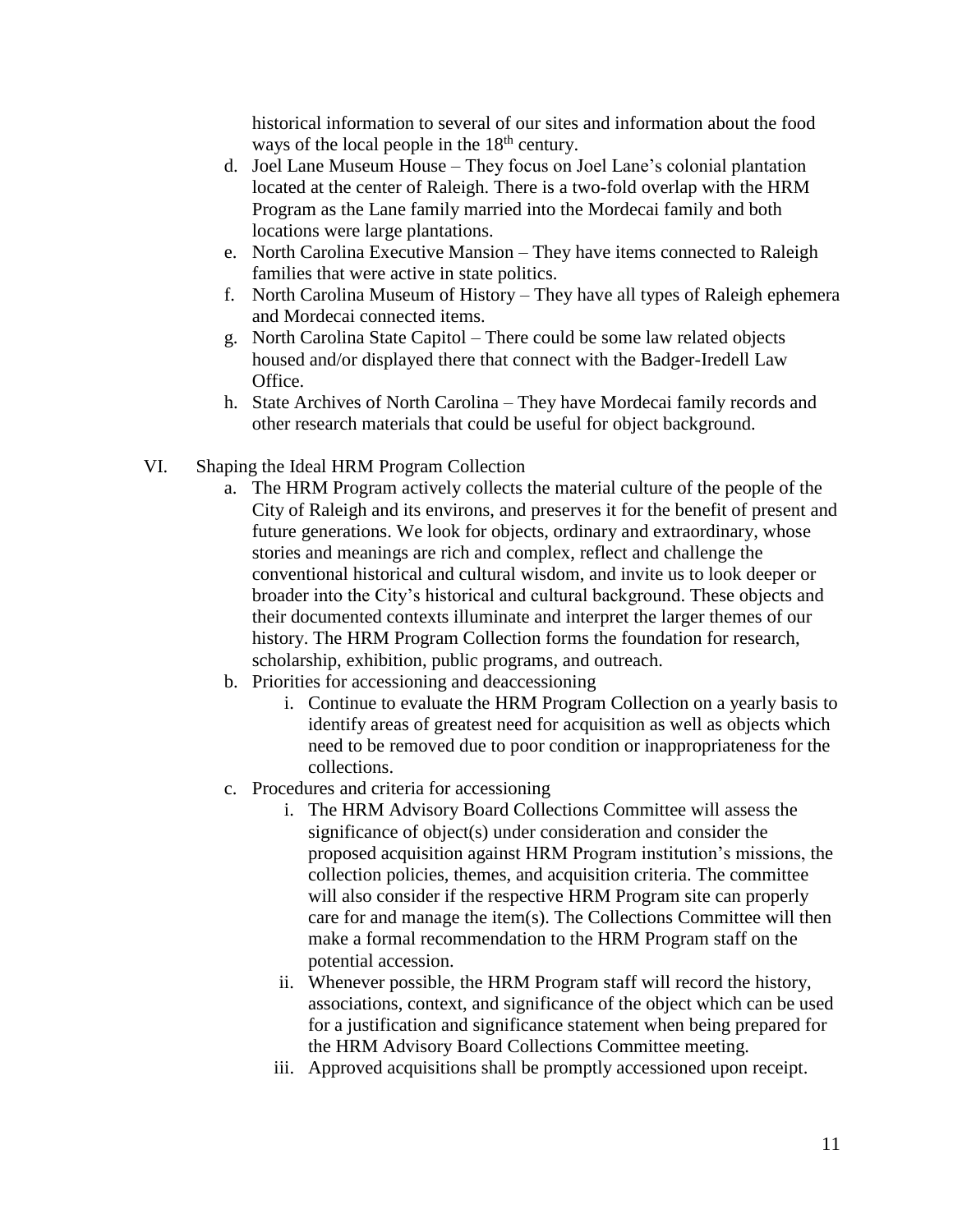- iv. The owner must have clear title and must sign a Deed of Gift to transfer title to HRM Program site. Legal custody will be obtained through the signature of the donor and/or thorough records of purchase and ownership will be maintained.
- v. If object(s) are selected, a physical and electronic PastPerfect file will be created. Additionally, the object(s) will be photographed and tagged with the appropriate accession number(s) and then housed in an appropriate location.
- vi. A letter of thanks and a copy of the Deed of Gift will be mailed to the donor.
- d. Procedures and criteria for deaccessioning
	- i. To deaccession an object from a collection, the HRM Program staff will assess the item against the institution's mission, the collection policies and themes, and the assessment criteria.
	- ii. In identifying items for deaccessioning, the HRM Program sites will give priority to larger items that take up more storage and display space objects in poor condition, items that are hazardous and/or that create problems for management or visitors.
	- iii. If there are reservations or disagreement about the significance and relevance of items proposed for deaccessioning, HRM Program sites may hold items for a period of 12 months. Items proposed for deaccessioning will be available for inspection, together with a statement detailing the reasons for deaccessioning.
	- iv. Items proposed for deaccessioning will be considered by the HRM Advisory Board Collections Committee following the protocol identified under "Collection Authority and Committee."
	- v. The Curator of Collections will prepare the Deaccession and Disposal Record, indicating why the object is being deaccessioned. This information will be permanently kept in a register of all such objects with a note about a method and date of removal from the collection.
	- vi. No donated material shall be deaccessioned for two years after the date of its acquisition, See U.S. Tax Reform Act of 1984 and IRS regulations.
	- vii. Methods of disposal of deaccessioned artifacts
		- 1. Return to donor
			- a. If the donor is known, they will be informed and offered the item with an explanation of why it is to be deaccessioned.
		- 2. Transfer to another museum
			- a. Items may be transferred to another museum or cultural institution. If they are transferred, then the HRM Program will ensure the item is appropriate to the organization's mission and collection policy and that they have the resources to manage the item.
		- 3. Reserve for the Education/Research Collection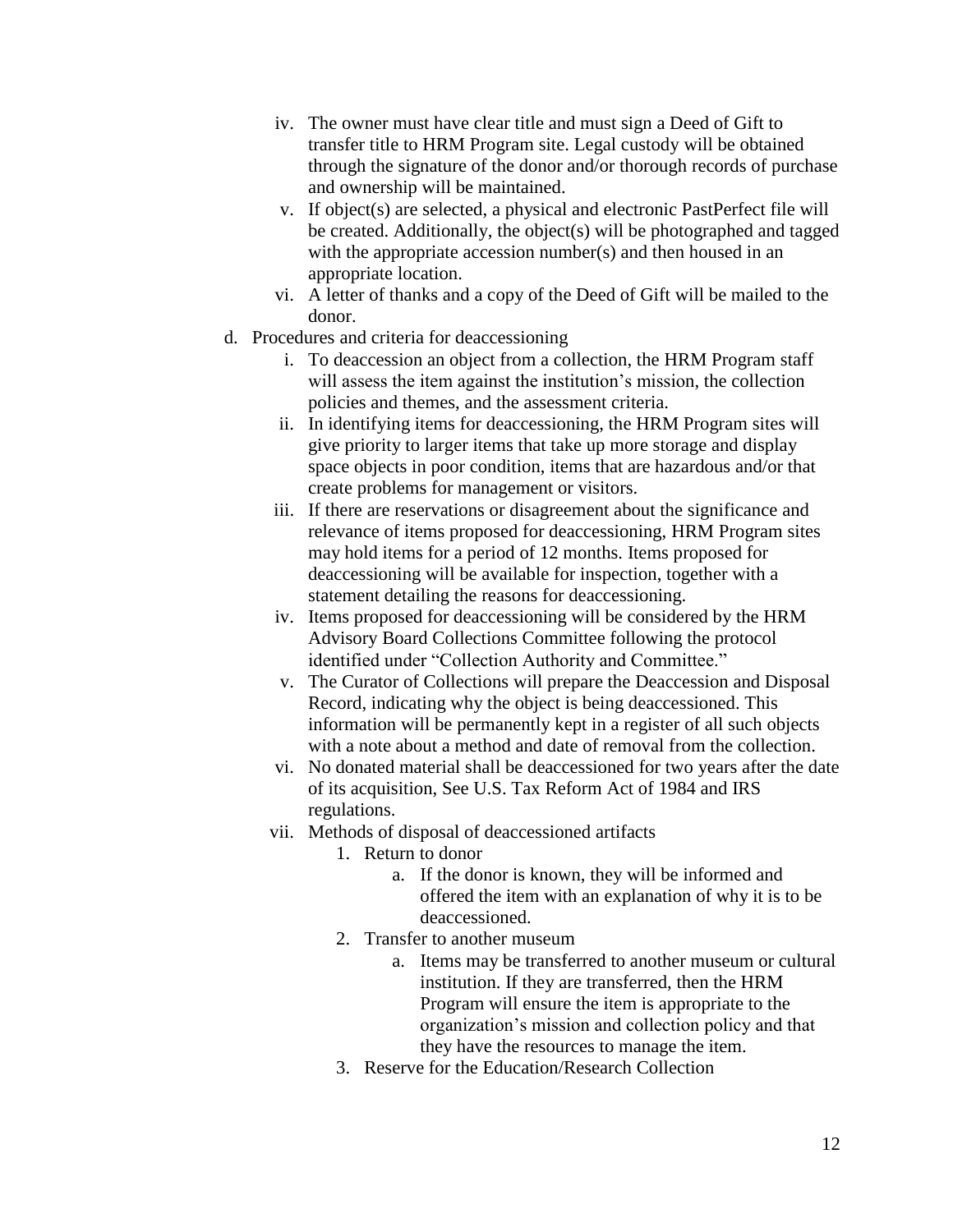- a. In some cases, items of lower significance may be deaccessioned and transferred for active hands-on use.
- 4. Sale
	- a. Items may be sold through public auction or other method of sale
		- i. Proceeds derived from the deaccessioning of any property from the HRM Program Collection shall be used only for the acquisition, preservation, or care of the HRM Program Collection. In no event shall proceeds be used for operating expenses or for any other purpose.
		- ii. Deaccessioned Collection objects may never be given away or sold privately to anyone associated with the work of HRM Program, including staff, associated Friends groups, the HRM Advisory Board, volunteers, docents, interns, or any other party representing or otherwise associated with any of the aforementioned groups.
		- iii. Retail outlets connected with the HRM Program or its allied organizations shall not be used in any way for disposing of objects.
- 5. Destruction
	- a. When the object is incomplete or poor condition, and of no value, it may be destroyed.
- VII. Storage, Access and Use of Collection
	- a. Currently, the HRM Program sites strive to maintain a stable environment for items in the collections. By storing them in view of the public, storing them in closed onsite and offsite storage spaces we protect them from excessive light, heat, humidity, dust, vermin, and pests.
		- i. In most of the buildings, heating, cooling, and humidity are monitored via PEM2 data loggers and the information is analyzed monthly and adjusted if needed. The ranges we aim for are 68-72 degrees and 55- 60% humidity.
		- ii. Most of the buildings are monitored by alarm systems for when the building is closed or when the building is unoccupied.
		- iii. Pest control is mitigated in two ways. The first being monthly visits by a contracting firm that provides the appropriate materials for the grounds. Also, there are sticky traps strategically placed in a variety of exhibit and storage spaces to capture any insects that do make it inside the buildings. Those traps are monitored by the Curator of Collections and replaced when full.
		- iv. Locations of the objects are detailed in the PastPerfect record as items are inventoried and moved when needs arise.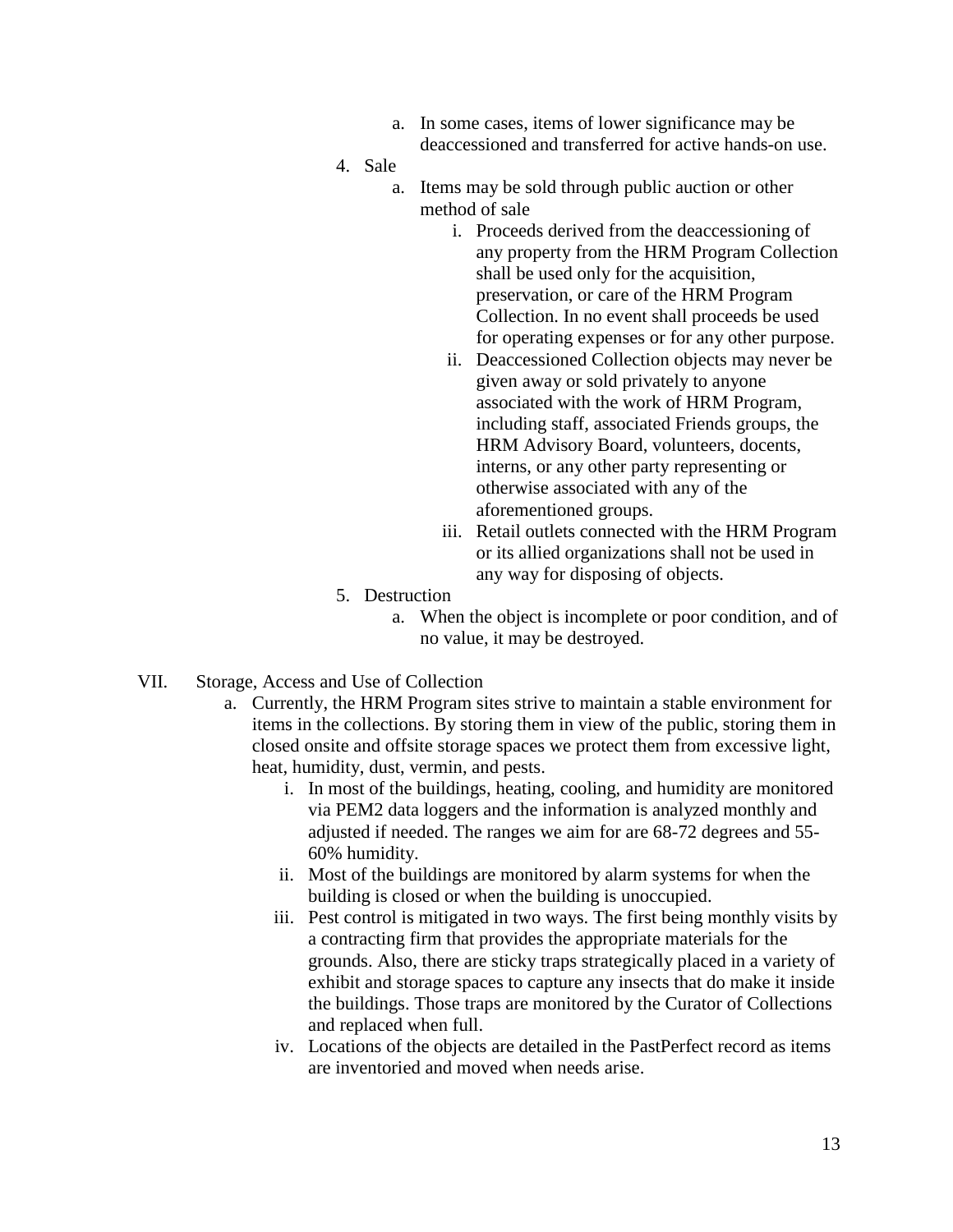- b. The HRM Program provides community access to the collection through exhibitions, access to collection information, response to public inquiries, and other means.
	- i. HRM Program shall make materials in its possession available to researchers with the following stipulations:
		- 1. Online database will list basic object information including Collection, Catalog Number, Object Name, Description, and any legalities connected to it with 24-hour access to the public through the City website.
		- 2. Inventories, relevant files, accessioned objects, and the assistance of a staff member, intern, or trained volunteer shall be available to researchers.
		- 3. The HRM Program may limit the use of fragile or particularly valuable materials.
		- 4. Hours of access may be designated by the hours of an institution or limited to an appointment.
	- ii. The HRM Program may refuse access to an individual researcher who has demonstrated carelessness or deliberate destructiveness as to endanger the safety of the materials.
	- iii. Additionally, while currently not accessible online, steps are being taken to make some of the data in the artifact database information public.
- c. Use of the HRM Program Collection
	- i. Reproductions may not be used for any purpose other than private study, scholarship or research. (U.S. Copyright Law, Title 17)
	- ii. All prices for copying shall be determined by the HRM Program. In special cases, there could be refusal to duplicate items because of physical condition of the materials, restrictions imposed by the donor and/or related cultural groups, copyright law, or right-to-privacy laws.
- VIII. Strategy for Implementation
	- a. Action Steps
		- i. Develop the collections through proactive collecting that fills significant gaps, whether typological, geographic, demographic, or chronological.
		- ii. HRM Program Collection inventories will be completed to identify gaps. These inventories will be completed based on HRM Program priorities established by staff. The collections inventory process will be completed Fiscal-Year 2023.
		- iii. Earmark potential candidates for future deaccessioning.
		- iv. Identify the physical storage needs of current and future permanent collection objects.
	- b. Responsible Parties
		- i. The HRM Program Collection Plan will be administered by the Curator of Collections with the assistance and consultation of the three